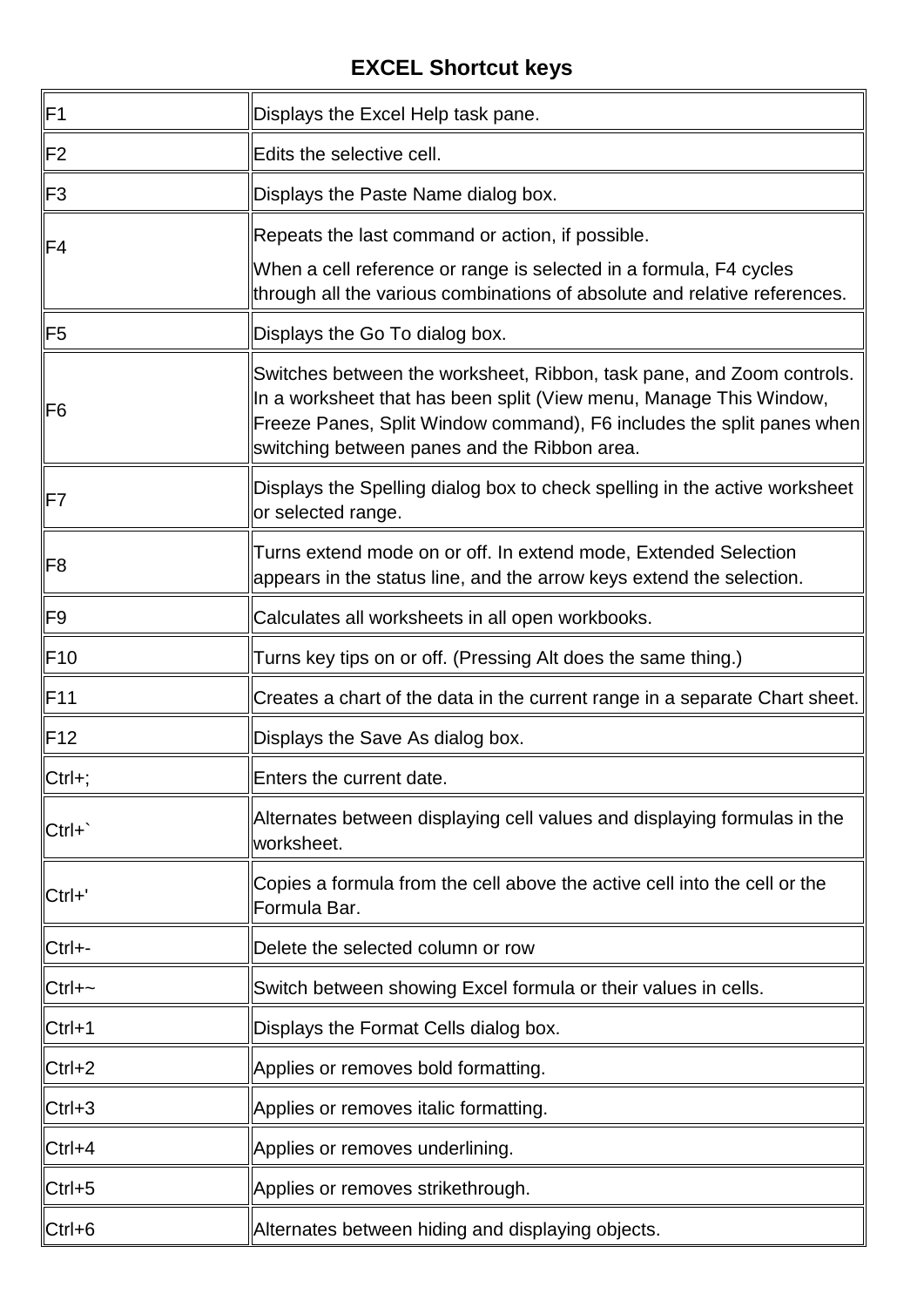| Ctrl+8   | Displays or hides the outline symbols.                                                                                                                                   |
|----------|--------------------------------------------------------------------------------------------------------------------------------------------------------------------------|
| Ctrl+9   | Hides the selected rows.                                                                                                                                                 |
| Ctrl+0   | Hides the selected columns.                                                                                                                                              |
| Ctrl+F1  | Displays or hides the Ribbon.                                                                                                                                            |
| Ctrl+F2  | Displays the print preview area.                                                                                                                                         |
| Ctrl+F3  | Open Excel name manager.                                                                                                                                                 |
| Ctrl+F4  | Closes the selected workbook window.                                                                                                                                     |
| Ctrl+F5  | Restores the window size of the selected workbook window.                                                                                                                |
| Ctrl+F6  | Switches to the next workbook window when more than one workbook<br>window is open.                                                                                      |
| Ctrl+F7  | Performs the Move command on the workbook window when it is not<br>maximized. Use the arrow keys to move the window, and when finished<br>press Enter, or Esc to cancel. |
| Ctrl+F8  | Performs the Size command (on the Control menu for the workbook<br>window) when a workbook is not maximized.                                                             |
| Ctrl+F9  | Minimizes a workbook window.                                                                                                                                             |
| Ctrl+F10 | Maximizes or restores the selected workbook.                                                                                                                             |
|          | Selects the entire worksheet.                                                                                                                                            |
| Ctrl+A   | If the worksheet contains data, Ctrl+A selects the current region. Pressing<br>Ctrl+A a second time selects the entire worksheet.                                        |
|          | When the insertion point is to the right of a function name in a formula,<br>displays the Function Arguments dialog box.                                                 |
| Ctrl+B   | Applies or removes bold formatting.                                                                                                                                      |
| $Ctrl+C$ | Copies the selected cells.                                                                                                                                               |
| Ctrl+D   | Uses the Fill Down command to copy the contents and format of the<br>topmost cell of a selected range into the cells below.                                              |
| Ctrl+E   | Invoke Flash Fill to automatically recognize patterns in adjacent columns<br>and fill the current column                                                                 |
| Ctrl+F   | Displays the Find and Replace dialog box,                                                                                                                                |
| Ctrl+G   | Displays the Go To dialog box.                                                                                                                                           |
| Ctrl+H   | Displays the Find and Replace dialog box, with the Replace tab selected.                                                                                                 |
| Ctrl+I   | Applies or removes italic formatting.                                                                                                                                    |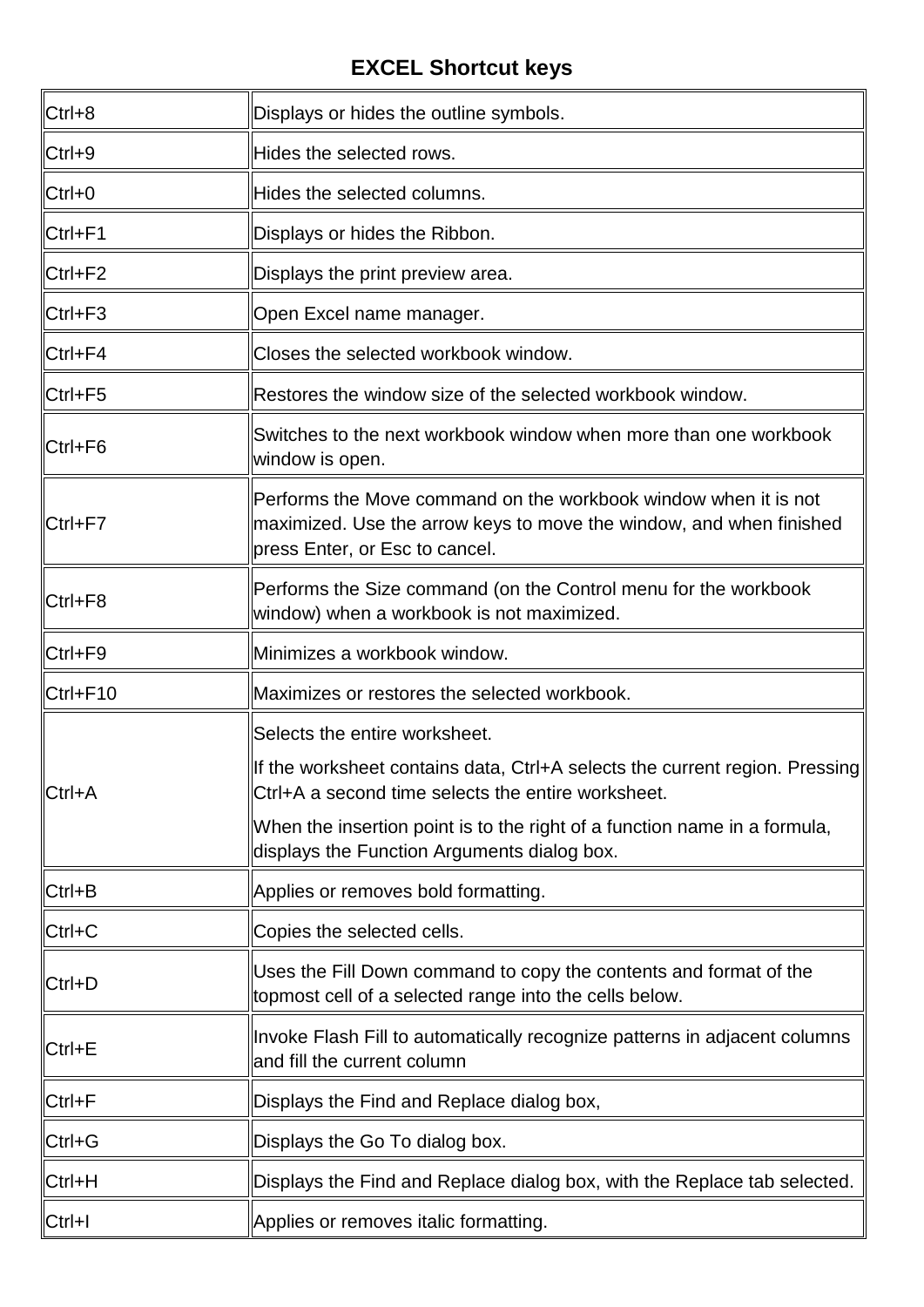| Ctrl+K            | Displays the Insert Hyperlink dialog box for new hyperlinks or the Edit<br>Hyperlink dialog box for selected existing hyperlinks.                                                        |
|-------------------|------------------------------------------------------------------------------------------------------------------------------------------------------------------------------------------|
| ∥Ctrl+L           | Displays the Create Table dialog box.                                                                                                                                                    |
| Ctrl+N            | Creates a new, blank workbook.                                                                                                                                                           |
| $\mathsf{Ctrl+O}$ | Displays the Open dialog box to open or find a file.                                                                                                                                     |
| Ctrl+P            | Displays the Print tab.                                                                                                                                                                  |
| ∥Ctrl+Q           | Displays the Quick Analysis options for your data when you have cells<br>that contain that data selected.                                                                                |
| ∥Ctrl+R           | Uses the Fill Right command to copy the contents and format of the<br>leftmost cell of a selected range into the cells to the right.                                                     |
| Ctrl+S            | Saves the open worksheet.                                                                                                                                                                |
| Ctrl+T            | Displays the Create Table dialog box.                                                                                                                                                    |
| Ctrl+U            | Applies or removes underlining.                                                                                                                                                          |
| Ctrl+V            | Inserts the contents of the Clipboard at the insertion point and replaces<br>any selection. Available only after you have cut or copied an object, text,<br>or cell contents.            |
| Ctrl+W            | Closes the selected workbook window.                                                                                                                                                     |
| Ctrl+X            | Cuts the selected cells.                                                                                                                                                                 |
| $Ctrl+Y$          | Repeats the last command or action, if possible.                                                                                                                                         |
| Ctrl+Z            | Uses the Undo command to reverse the last command or to delete the<br>last entry that you typed.                                                                                         |
| Ctrl+Alt+F9       | Calculates all worksheets in all open workbooks, regardless of whether<br>they have changed since the last calculation.                                                                  |
| Ctrl+Alt+Shift+F9 | Rechecks dependent formulas, and then calculates all cells in all open<br>workbooks, including cells not marked as needing to be calculated.                                             |
| Ctrl+Alt+V        | Displays the Paste Special dialog box. Available only after you have cut<br>or copied an object, text, or cell contents on a worksheet or in another<br>program.                         |
| Ctrl+Arrow        | Moves to the next section of text.                                                                                                                                                       |
| Ctrl+End          | Moves to the last cell on a worksheet, to the lowest used row of the<br>rightmost used column. If the cursor is in the formula bar,<br>Ctrl+End moves the cursor to the end of the text. |
| Ctrl+Enter        | Fills the selected cell range with the current entry.                                                                                                                                    |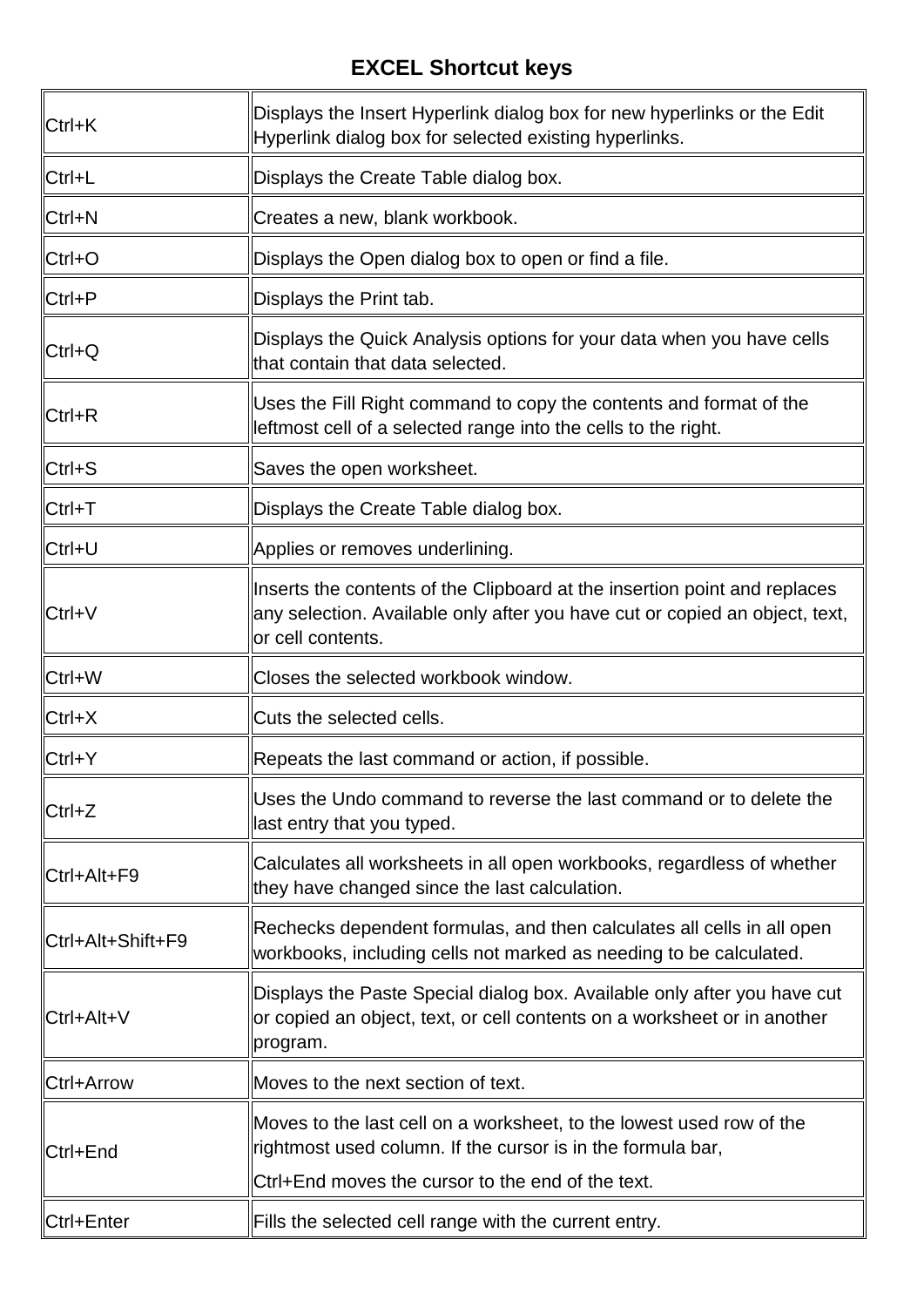| ∥Ctrl+Home               | Moves to Cell A1.                                                                                                                                                                                                                                            |
|--------------------------|--------------------------------------------------------------------------------------------------------------------------------------------------------------------------------------------------------------------------------------------------------------|
| Ctrl+Page Down           | Moves to the next sheet in a workbook.                                                                                                                                                                                                                       |
| Ctrl+Page Up             | Moves to the previous sheet in a workbook.                                                                                                                                                                                                                   |
| ∥Ctrl+Spacebar           | Selects an entire column in a worksheet.                                                                                                                                                                                                                     |
| Ctrl+Tab                 | Move between two or more open Excel files.                                                                                                                                                                                                                   |
| Ctrl+Shift+Arrow         | Extends the selection of cells to the last nonblank cell in the same column<br>or row as the active cell, or if the next cell is blank, extends the selection<br>to the next nonblank cell.                                                                  |
| Ctrl+Shift+A             | Inserts the argument names and parentheses when the insertion point is<br>to the right of a function name in a formula.                                                                                                                                      |
| ∥Ctrl+Shift+F            | Opens the Format Cells dialog box with the Font tab selected.                                                                                                                                                                                                |
| Ctrl+Shift+O             | Selects all cells that contain comments.                                                                                                                                                                                                                     |
| Ctrl+Shift+P             | Opens the Format Cells dialog box with the Font tab selected.                                                                                                                                                                                                |
| ∥Ctrl+Shift+U            | Switches between expanding and collapsing of the formula bar.                                                                                                                                                                                                |
| Ctrl + shift + 1         | Format number in comma format                                                                                                                                                                                                                                |
| $ Ctr $ + shift + 2      | Format number in time format                                                                                                                                                                                                                                 |
| $\ $ Ctrl + shift + 3    | Format number in date format                                                                                                                                                                                                                                 |
| $ C$ trl + shift + 4     | Format number in currency format                                                                                                                                                                                                                             |
| $\vert$ Ctrl + shift + 5 | Format number in percentage format                                                                                                                                                                                                                           |
| $ Ctr $ + shift + 6      | Format number in scientific format                                                                                                                                                                                                                           |
| Ctrl+Shift+End           | Extends the selection of cells to the last used cell on the worksheet<br>(lower-right corner). If the cursor is in the formula bar,                                                                                                                          |
| Ctrl+Shift+End           | Selects all text in the formula bar from the cursor position to the end—this<br>does not affect the height of the formula bar.                                                                                                                               |
| ∥Ctrl+Shift+Home         | Extends the selection of cells to the beginning of the worksheet.                                                                                                                                                                                            |
| Ctrl+Shift+Page Down     | Selects the current and next sheet in a workbook.                                                                                                                                                                                                            |
| Ctrl+Shift+Page Up       | Selects the current and previous sheet in a workbook.                                                                                                                                                                                                        |
|                          | Selects the entire worksheet.                                                                                                                                                                                                                                |
| Ctrl+Shift+Spacebar      | If the worksheet contains data, Ctrl+Shift+Spacebar selects the current<br>region. Pressing Ctrl+Shift+Spacebar a second time selects the current<br>region and its summary rows. Pressing Ctrl+Shift+Spacebar a third time<br>selects the entire worksheet. |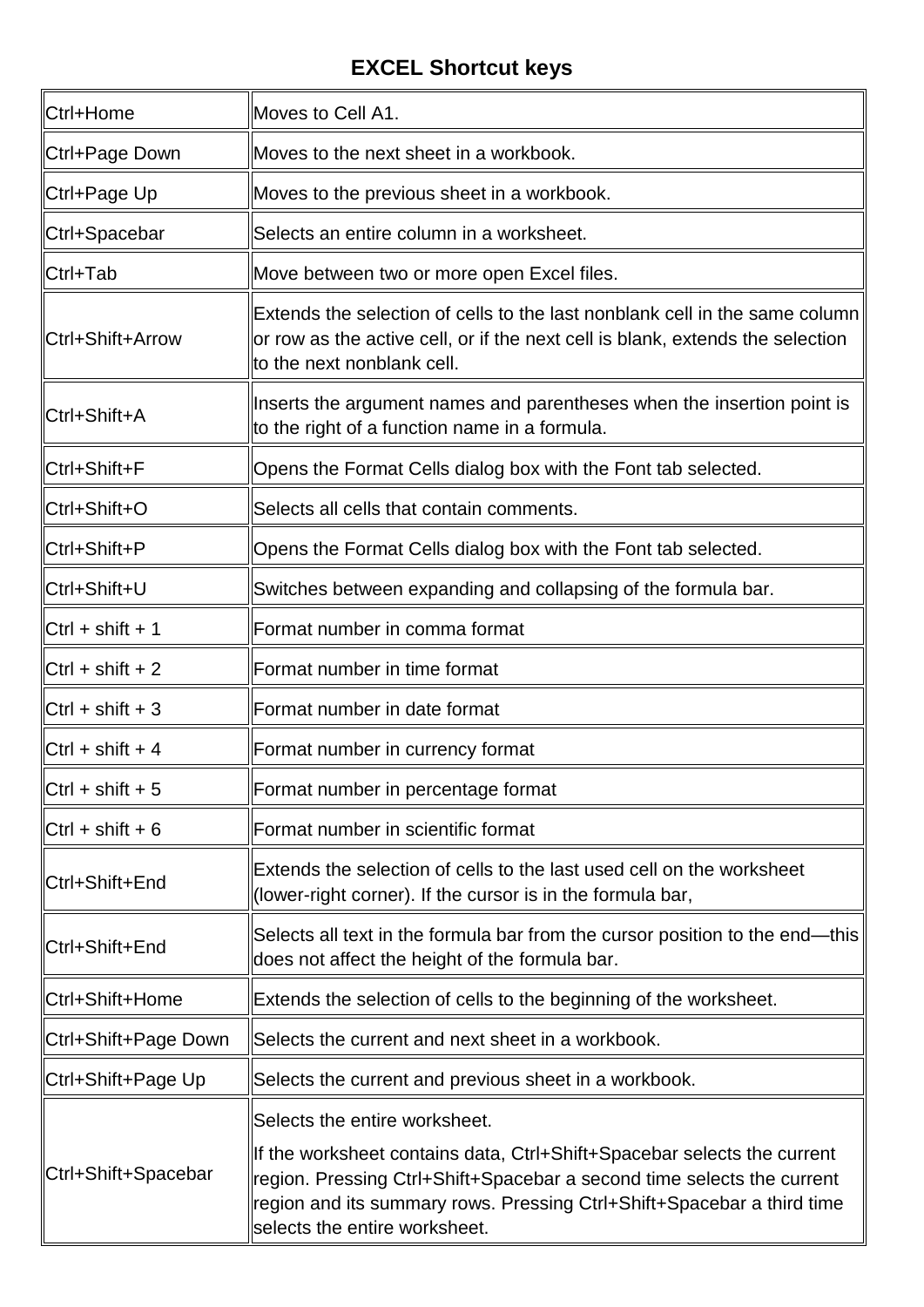|                     | When an object is selected, Ctrl+Shift+Spacebar selects all objects on a<br>worksheet.                             |
|---------------------|--------------------------------------------------------------------------------------------------------------------|
| ∥Ctrl+Shift+Tab     | Switches to the previous tab in a dialog box.                                                                      |
| Ctrl+Shift          | Removes the outline border from the selected cell.                                                                 |
| Ctrl+Shift+=        | Insert new column or row.                                                                                          |
| ∥Ctrl+Shift         | Removes the outline border from the selected cells.                                                                |
| ∥Ctrl+Shift+~       | Applies the general number format.                                                                                 |
| ∥Ctrl+Shift+\$      | Applies the Currency format with two decimal places (negative numbers<br>in parentheses).                          |
| Ctrl+Shift+%        | Applies the Percentage format with no decimal places.                                                              |
| llCtrl+Shift+&      | Applies the outline border to the selected cells.                                                                  |
| Ctrl+Shift+^        | Applies the Scientific number format with two decimal places.                                                      |
| ∥Ctrl+Shift+#       | Applies the Date format with the day, month, and year.                                                             |
| ∥Ctrl+Shift+@       | Applies the Time format with the hour and minute, and AM or PM.                                                    |
| Ctrl+Shift+!        | Applies the Number format with two decimal places, thousands separator,<br>and minus sign (-) for negative values. |
| Ctrl+Shift+*        | Selects the current region around the active cell (the data area enclosed<br>by blank rows and blank columns).     |
|                     | In a PivotTable, it selects the entire PivotTable report.                                                          |
| Ctrl+Shift+:        | Enters the current time.                                                                                           |
| ∥Ctrl+Shift+"       | Copies the value from the cell above the active cell into the cell or the<br>Formula Bar.                          |
| Ctrl+Shift+Plus (+) | Displays the Insert dialog box to insert blank cells.                                                              |
| Ctrl+Minus (-)      | Displays the Delete dialog box to delete the selected cells.                                                       |
| Ctrl+Shift+:        | Enters the current time.                                                                                           |
| Shift+F2            | Adds or edits a cell comment.                                                                                      |
| Shift+F3            | Displays the Insert Function dialog box.                                                                           |
| ∥Shift+F4           | Repeats the last Find action.                                                                                      |
| Shift+F5            | Displays the Find and Replace dialog box,                                                                          |
| Shift+F6            | Switches between the worksheet, Zoom controls, task pane, and Ribbon.                                              |
| ∥Shift+F8           | Enables you to add a nonadjacent cell or range to a selection of cells by                                          |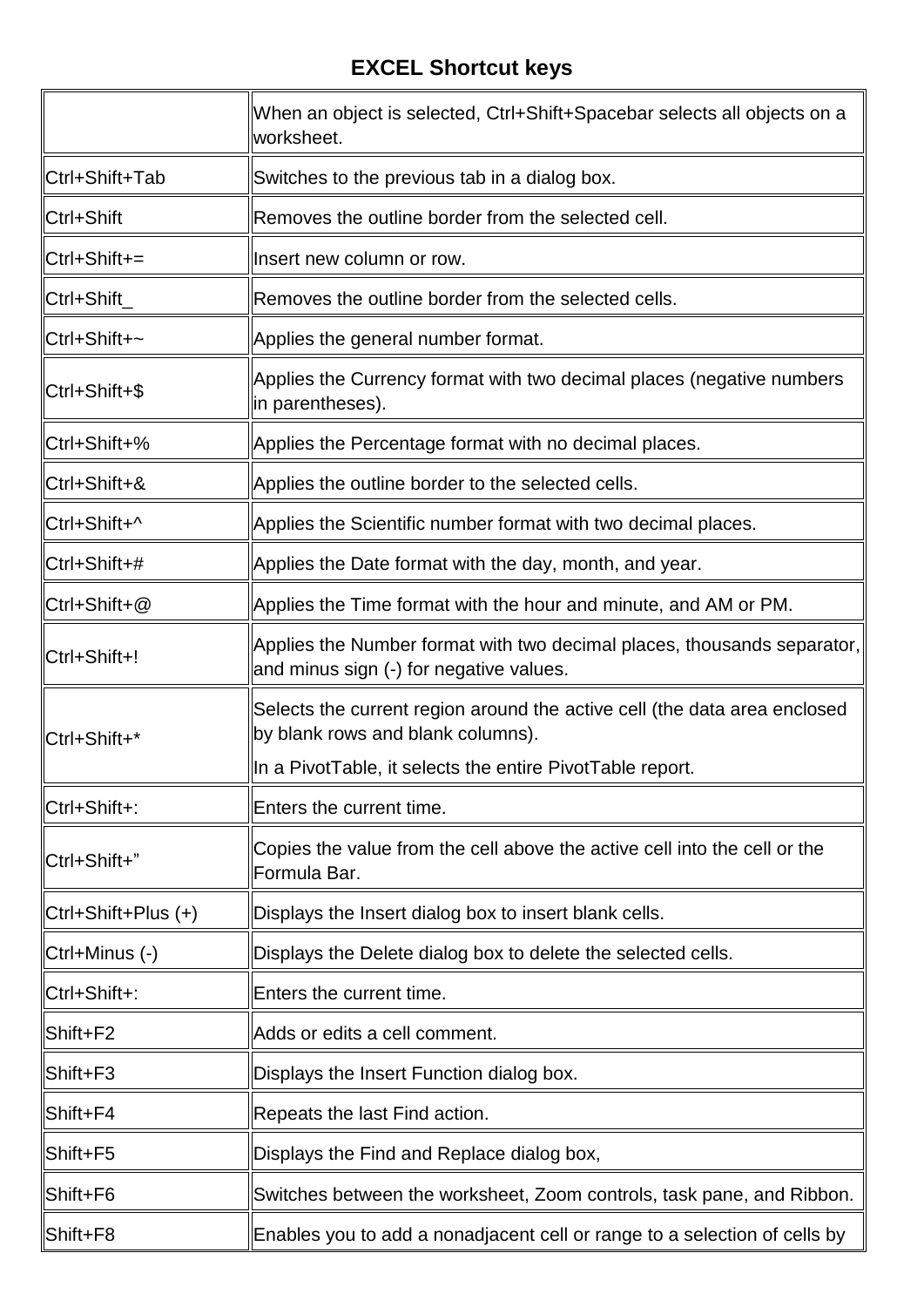|                               | using the arrow keys.                                                                                                                      |
|-------------------------------|--------------------------------------------------------------------------------------------------------------------------------------------|
| Shift+F9                      | Calculates the active worksheet.                                                                                                           |
| Shift+F10                     | Displays the shortcut menu for a selected item.                                                                                            |
| ∥Shift+F11                    | Inserts a new worksheet.                                                                                                                   |
| Shift+Arrow                   | Extends the selection of cells by one cell.                                                                                                |
| Shift+Enter                   | Completes a cell entry and selects the cell above.                                                                                         |
| ∥Shift+Spacebar               | Selects an entire row in a worksheet.                                                                                                      |
| Shift+Tab                     | Moves to the previous cell in a worksheet or the previous option in a<br>dialog box.                                                       |
| <b>Alt</b>                    | Displays the Key Tips (new shortcuts) on the Ribbon.                                                                                       |
| $A$ lt+=                      | Creates formula to sum all of the above keys                                                                                               |
| ∥Alt+Enter                    | Starts a new line in the same cell.                                                                                                        |
| Alt+Page Down                 | Moves one screen to the right in a worksheet.                                                                                              |
| ∥Alt+Page Up                  | Moves one screen to the left in a worksheet.                                                                                               |
| Alt+Spacebar                  | Displays the Control menu for the Excel window.                                                                                            |
| Alt+F1                        | Creates an embedded chart of the data in the current range.                                                                                |
| $\vert$ Alt+F4                | Closes Excel.                                                                                                                              |
| $ $ Alt+F8                    | Displays the Macro dialog box to create, run, edit, or delete a macro.                                                                     |
| Alt+F11                       | Opens the Microsoft Visual Basic For Applications Editor, in which you<br>can create a macro by using Visual Basic for Applications (VBA). |
| Alt+A                         | Go to Data tab                                                                                                                             |
| Alt+H                         | Go to the Home tab                                                                                                                         |
| $\parallel$ Alt +H, A, then C | Center align cell contents                                                                                                                 |
| ∥Alt+H, B                     | Add borders                                                                                                                                |
| ∥Alt+H, H                     | Choose a fill color                                                                                                                        |
| Alt+M                         | Go to Formula tab                                                                                                                          |
| $\parallel$ Alt+N             | Go to Insert tab                                                                                                                           |
| Alt+W                         | Go to View tab                                                                                                                             |
| ∥Alt, W, P                    | Switches the worksheet to Page Layout view.                                                                                                |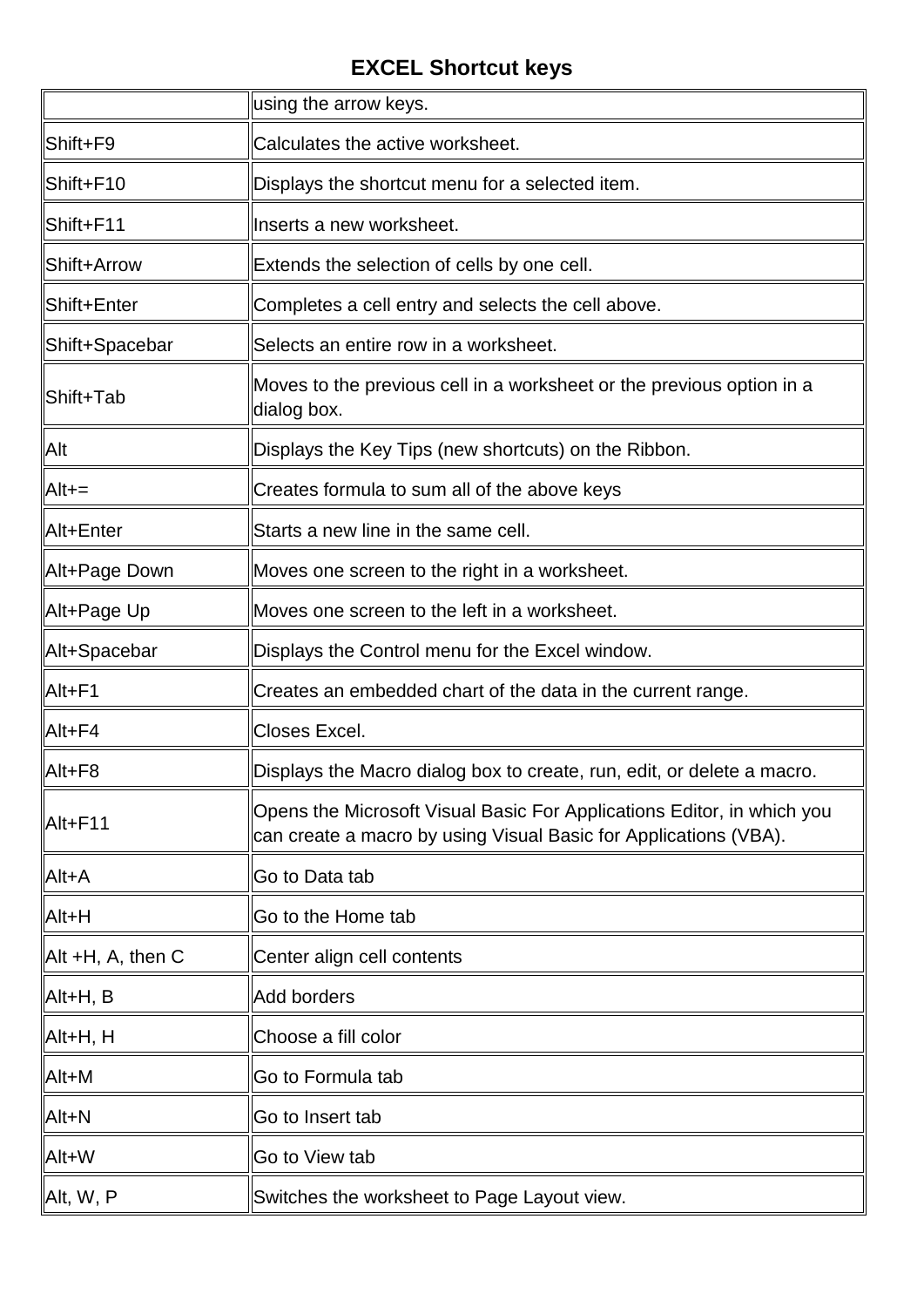| Alt, W, L                           | Switches the worksheet to Normal view.                                                                                                                                                                                                                                                                                                               |
|-------------------------------------|------------------------------------------------------------------------------------------------------------------------------------------------------------------------------------------------------------------------------------------------------------------------------------------------------------------------------------------------------|
| $\parallel$ Alt, W, I               | Switches the worksheet to Page Break Preview view.                                                                                                                                                                                                                                                                                                   |
| ∥Alt+Shift+F1                       | Inserts a new worksheet.                                                                                                                                                                                                                                                                                                                             |
| ∥Alt+Shift+F10                      | Displays the menu or message for an Error Checking button.                                                                                                                                                                                                                                                                                           |
| Arrow Keys                          | Move one cell up, down, left, or right in a worksheet.                                                                                                                                                                                                                                                                                               |
| Left Arrow or Right<br><b>Arrow</b> | Selects the tab to the left or right when the Ribbon is selected. When a<br>submenu is open or selected, these arrow keys switch between the main<br>menu and the submenu. When a Ribbon tab is selected, these keys<br>navigate the tab buttons.                                                                                                    |
| Down Arrow or Up<br><b>Arrow</b>    | Selects the next or previous command when a menu or submenu is open.<br>When a Ribbon tab is selected, these keys navigate up or down the tab<br>group.                                                                                                                                                                                              |
| Down Arrow or<br>Alt+Down Arrow     | Opens a selected drop-down list.                                                                                                                                                                                                                                                                                                                     |
|                                     | Deletes one character to the left in the Formula Bar.                                                                                                                                                                                                                                                                                                |
| Backspace                           | Also clears the content of the active cell.                                                                                                                                                                                                                                                                                                          |
|                                     | In cell editing mode, it deletes the character to the left of the insertion<br>point.                                                                                                                                                                                                                                                                |
|                                     | Removes the cell contents (data and formulas) from selected cells<br>without affecting cell formats or comments.                                                                                                                                                                                                                                     |
| Delete                              | In cell editing mode, it deletes the character to the right of the insertion<br>point.                                                                                                                                                                                                                                                               |
| <b>End</b>                          | End turns End mode on or off. In End mode, you can press an arrow key<br>to move to the next nonblank cell in the same column or row as the active<br>cell. End mode turns off automatically after pressing the arrow key. Make<br>sure to press End again before pressing the next arrow key. End mode is<br>shown in the status bar when it is on. |
|                                     | If the cells are blank, pressing End followed by an arrow key moves to the<br>llast cell in the row or column.                                                                                                                                                                                                                                       |
|                                     | End also selects the last command on the menu when a menu or<br>submenu is visible.                                                                                                                                                                                                                                                                  |
|                                     | Completes a cell entry from the cell or the Formula Bar, and selects the<br>cell below (by default).                                                                                                                                                                                                                                                 |
| <b>Enter</b>                        | In a data form, it moves to the first field in the next record.                                                                                                                                                                                                                                                                                      |
|                                     | Opens a selected menu (press F10 to activate the menu bar) or performs<br>the action for a selected command.                                                                                                                                                                                                                                         |